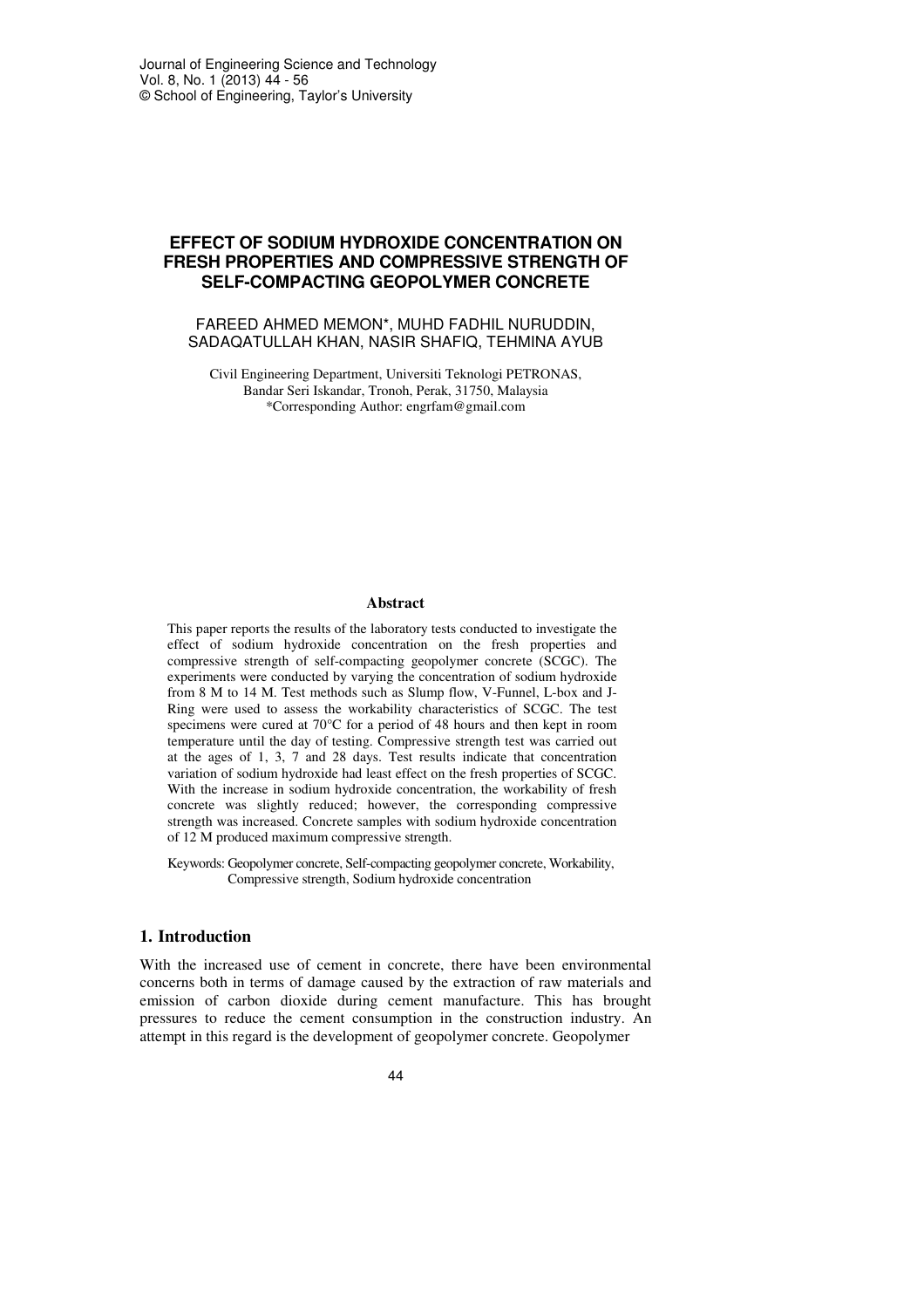| <b>Nomenclatures</b>           |                                                               |  |  |
|--------------------------------|---------------------------------------------------------------|--|--|
| $Al_2O_3$                      | Aluminium oxide                                               |  |  |
| CaO                            | Calcium oxide                                                 |  |  |
| Fe <sub>2</sub> O <sub>3</sub> | Ferric oxide                                                  |  |  |
| $K_2O$                         | Potassium oxide                                               |  |  |
| <b>NaOH</b>                    | Sodium hydroxide, M                                           |  |  |
| Na <sub>2</sub> O              | Sodium oxide                                                  |  |  |
| $P_2O_5$                       | Phosphorus pentoxide                                          |  |  |
| SiO <sub>2</sub>               | Silicon dioxide                                               |  |  |
| SO <sub>3</sub>                | Sulphur trioxide                                              |  |  |
| TiO <sub>2</sub>               | Titanium oxide                                                |  |  |
| <b>Abbreviations</b>           |                                                               |  |  |
| <b>ASTM</b>                    | American Society of Testing and Materials                     |  |  |
| <b>EFNARC</b>                  | European federation of national trade associations            |  |  |
|                                | representing producers and applicators of specialist building |  |  |
|                                | products                                                      |  |  |
| M                              | Molarity                                                      |  |  |
| <b>SCC</b>                     | <b>Self-Compacting Concrete</b>                               |  |  |
| <b>SCGC</b>                    | Self-Compacting Geopolymer Concrete                           |  |  |
| <b>SSD</b>                     | <b>Surface Saturated Dry</b>                                  |  |  |
| Std. Dev.                      | <b>Standard Deviation</b>                                     |  |  |
| <b>XRF</b>                     | X-Ray Fluorescence                                            |  |  |

concrete is an innovative binder material and can be produced by synthesizing from materials of geological origin or from by-product materials, which are rich in silicon and aluminium with highly alkaline solution [1].

In geopolymerisation, alkaline solution plays an important role. The alkaline solutions are from soluble alkali metals that are either Sodium or Potassium based [2, 3]. The most frequent alkaline solution used in geopolymerisation is a combination of sodium hydroxide or potassium hydroxide and sodium silicate or potassium silicate [2, 4-6]. The choice of the alkaline solution mainly depends upon the reactivity and the cost of the alkaline solutions. Previous studies [4, 7-9] indicate that sodium silicate solution in combination with sodium hydroxide is an effective alkaline activator.

Palomo et al. [4], in their study on fly ash-based geopolymers have reported that the type of alkaline solution was the significant factor affecting the mechanical strength of geopolymers. They found that the combination of sodium silicate and sodium hydroxide produced the highest compressive strength.

Xu and Van Deventer [7] studied a wide range of aluminosilicate minerals to make geopolymers. They used sodium or potassium hydroxide as an alkaline activator. They have reported that the addition of sodium silicate solution to the sodium hydroxide solution as an alkaline activator enhanced the reaction between the source material and the alkaline solution. They found that generally the sodium hydroxide solution caused a higher extent of dissolution of minerals than the potassium hydroxide solution.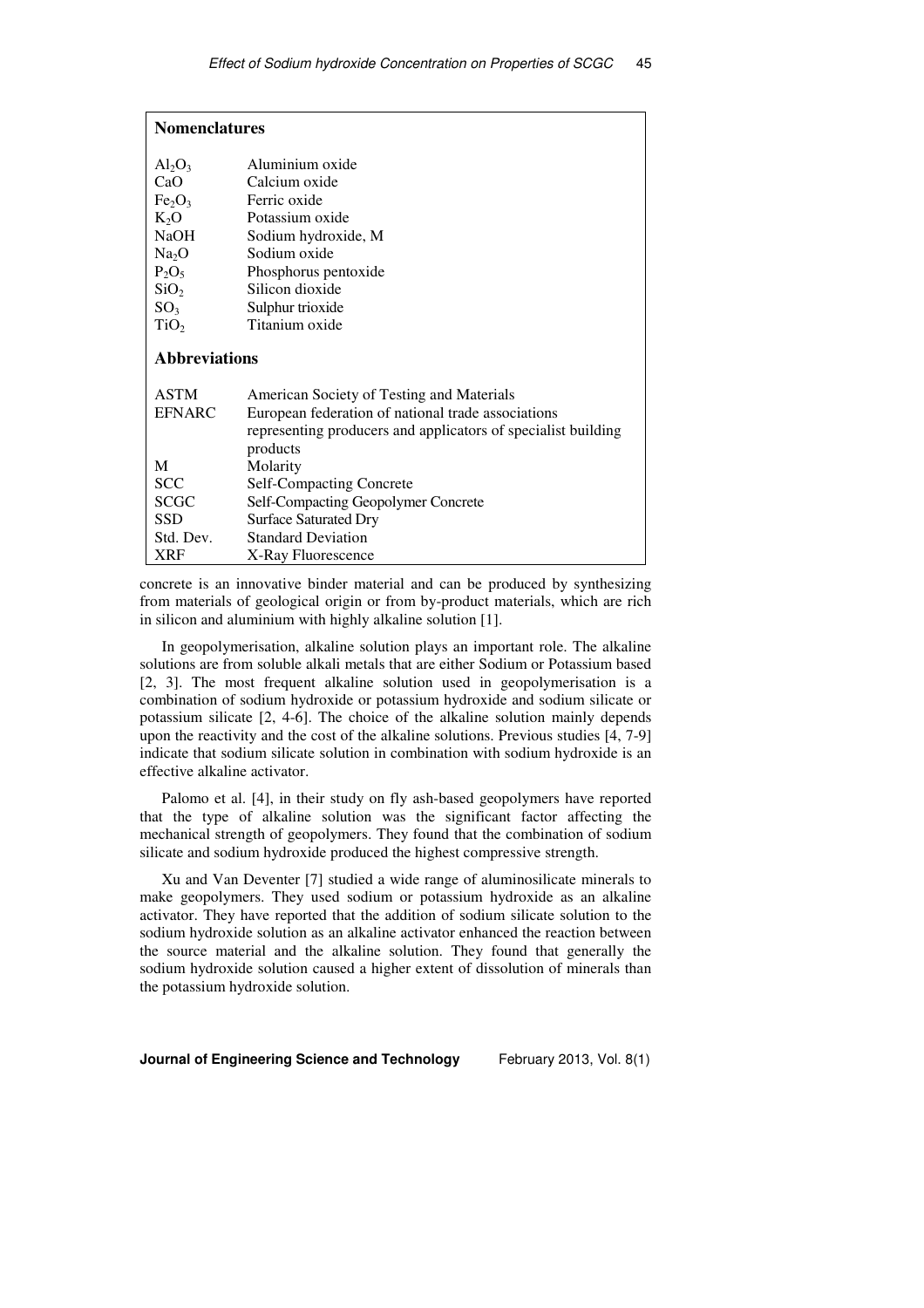Research conducted by Fernandez-Jimenez, et al. [8] on the effects of alkaline solution on the final product of geopolymer has shown that a combination of sodium hydroxide and sodium silicate produced a solid material almost without pores and has a strong bond between aggregate and geopolymer matrix.

In a research study conducted by Hardiito et al. [9] on geopolymer concrete manufactured from low-calcium fly ash activated with sodium silicate and sodium hydroxide solution, the authors have reported higher compressive strength and better durability of geopolymer concrete compared to Portland cement concrete. They have demonstrated that a combination of sodium hydroxide and sodium silicate solutions can be a good application for activator in fly ash-based geopolymer concrete.

Concentration of sodium hydroxide is the most important factor for geopolymer synthesis [10]. The solubility of aluminosilicate increases with increase in hydroxide concentration [11]. The use of higher concentration of sodium hydroxide yield higher compressive strength of geopolymer concrete [9].

Hardjito et al. [12] conducted study on the effects of sodium hydroxide concentration on the compressive strength of fly ash-based geopolymer mortar. The authors have reported that alkaline concentration was proportionate to the compressive strength of geopolymer mortar. They have claimed that higher concentration of sodium hydroxide solution result in a higher compressive strength of geopolymer mortar.

Hongling Wang et al. [13], in their study on synthesis and mechanical properties of metakaolinite-based geopolymer have reported that higher concentration of sodium hydroxide solution provides better dissolving ability to metakaolinite and produces more reactive bond for the monomer, consequently increase inter-molecular bonding strength of the geopolymer. They have revealed that mechanical properties of the metakaolinite-based geopolymer activating metakaolinite with sodium hydroxide and sodium silicate solution were greatly dependent on the concentration of sodium hydroxide solution. With the increase of sodium hydroxide concentration, the compressive strength, flexural strength, and apparent density of the resulting geopolymer were increased.

Self-compacting Geopolymer concrete (SCGC) is relatively a new concept and can be regarded as the most revolutionary development in the field of concrete technology. SCGC is an innovative type of concrete that does not entail vibration for placing it and can be produced by complete elimination of ordinary Portland cement [14]. This research study aimed to investigate the effect of sodium hydroxide concentration on the fresh properties and compressive strength of SCGC made by using fly ash as source material and combination of sodium hydroxide and sodium silicate as alkaline activator.

## **2. Experimental Details**

#### **2.1. Materials**

The materials used in this study were fly ash, fine and coarse aggregate, alkaline solution, superplasticizer and water.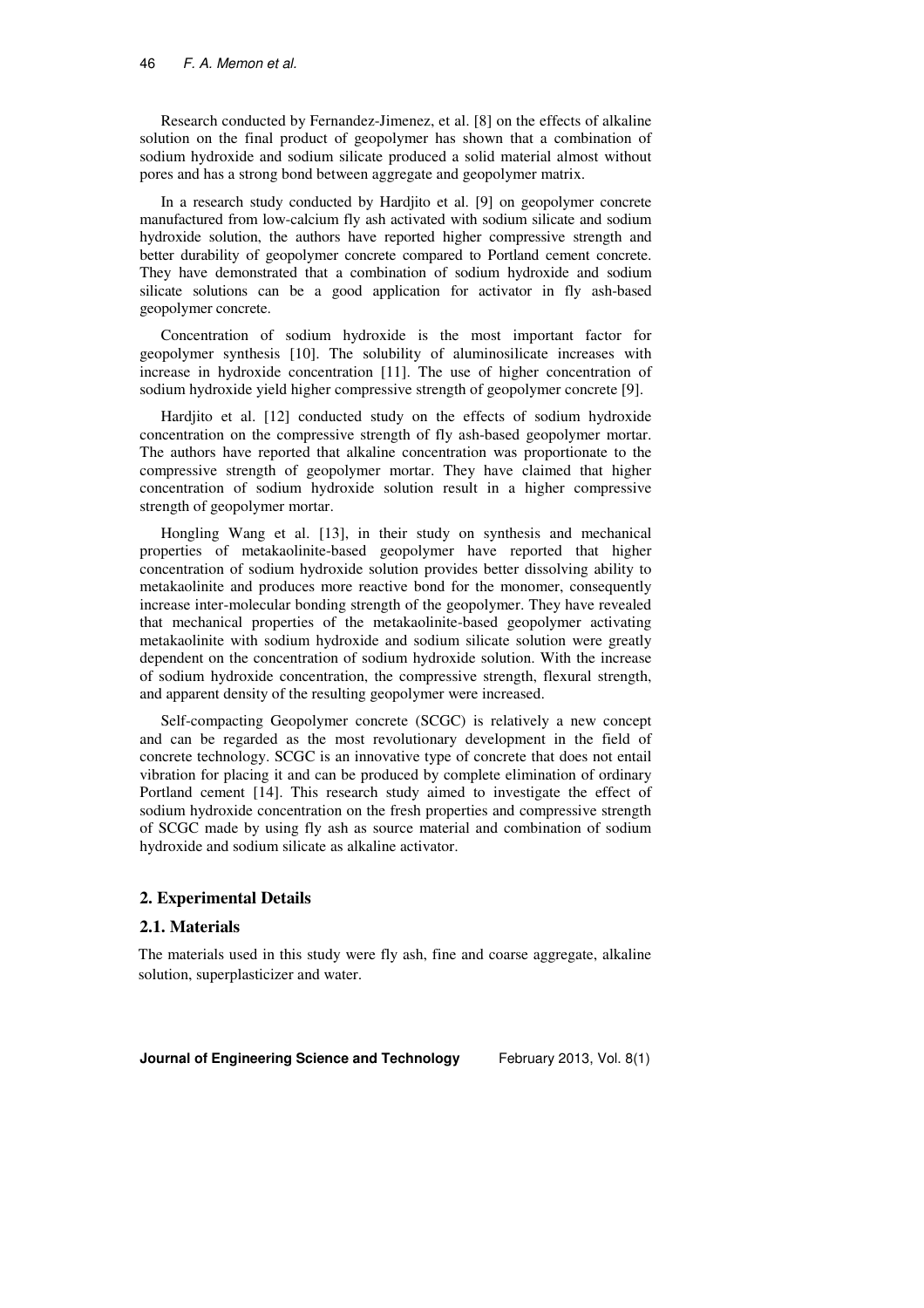#### **2.1.1. Fly ash**

Geopolymer concrete is produced by activating alumino-silicate based source material with an alkaline solution. Fly ash, which is rich in silica and alumina, has full potential to be used as one of the source material for geopolymer binder [15]. For this reason, fly ash has been chosen as a base material to synthesize geopolymer in order to better utilize this industrial waste by-product material.

In the present study, Low-calcium (ASTM Class F) fly ash obtained from Manjung Power Station, Perak, Malaysia was used as a source material for the synthesis of SCGC. The chemical composition of fly ash as determined by X-Ray Fluorescence (XRF) analysis is shown in Table 1.

| Oxide                             | $(\%)$ by mass |
|-----------------------------------|----------------|
| Silicon dioxide $(SiO2)$          | 51.3           |
| Aluminium oxide $(Al_2O_3)$       | 30.1           |
| Ferric oxide $(Fe2O3)$            | 4.57           |
| Total $SiO_2 + Al_2O_3 + Fe_2O_3$ | 85.97          |
| Calcium oxide (CaO)               | 8.73           |
| Phosphorus pentoxide $(P_2O_5)$   | 1.6            |
| Sulphur trioxide $(SO3)$          | 1.4            |
| Potassium oxide $(K_2O)$          | 1.56           |
| Titanium dioxide $(TiO2)$         | -698           |

**Table 1. Chemical Composition of Fly Ash as determined by XRF.**

#### **2.1.2. Aggregates**

Locally available crushed coarse aggregate of maximum size 14 mm having specific gravity of 2.66 was used in the preparation of all test specimens. The coarse aggregate was used in saturated surface dry (SSD) condition.

Natural Malaysian sand having specific gravity of 2.61 and the fineness modulus of 2.76 was used as fine aggregate. Fine aggregate was sieved for the size less than 5mm and used in dry condition.

## **2.1.3. Alkaline solution**

In geopolymerization, alkaline solution also plays an important role. The most common alkaline solution used in geopolymerisation is a combination of sodium hydroxide or potassium hydroxide and sodium silicate or potassium silicate [16]. In the present study, a combination of sodium hydroxide and sodium silicate was used as the alkaline solution.

Sodium hydroxide in pellets form with 99% purity, supplied by QuickLab Sdn Bhd, Malaysia and Sodium silicate solution (Grade A53 with  $SiO_2 = 29.43\%$ ,  $Na<sub>2</sub>O = 14.26\%$  and water = 56.31%) obtained from Malay-Sino Chemical Industries Sdn Bhd, Malaysia were used as the alkaline activators. In order to make sodium hydroxide solution, sodium hydroxide pellets were dissolved in potable water. Both the liquid solutions were then mixed together and alkaline solution was prepared.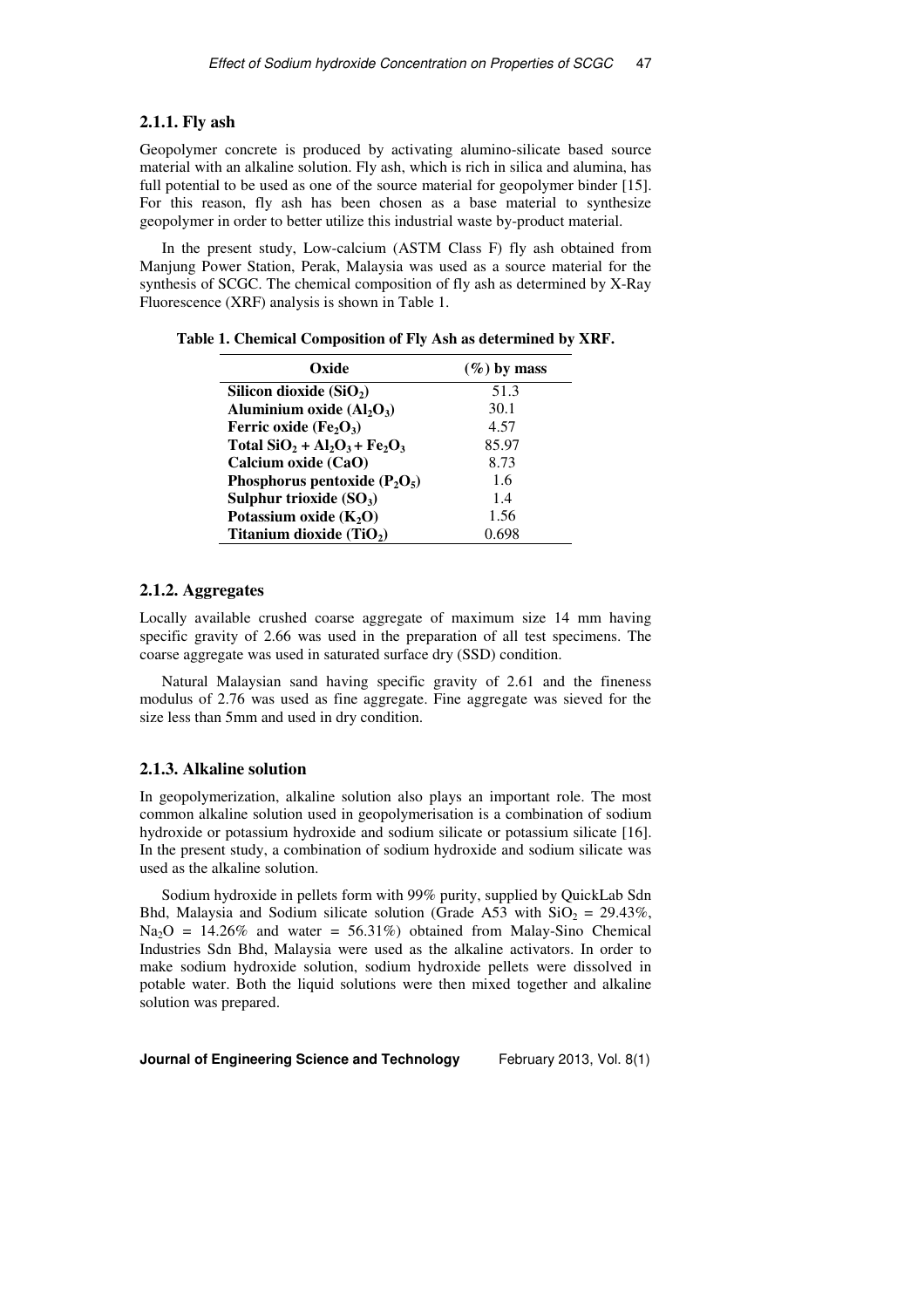## **2.1.4. Superplasticizer**

To attain higher workability and required flowability of the fresh concrete, a commercially available superplasticizer (Sika Viscocrete-3430) supplied by Sika Kimia Sdn Bhd, Malaysia, and a specified amount of extra water (other than the water used for the preparation of sodium hydroxide solution) was also used. The ordinary drinking water available in concrete laboratory was used for this purpose.

## **2.2. Mix proportions**

In this experimental work, four different mixtures with the same content of fly ash  $(400 \text{ kg/m}^3)$  were prepared to study the influence of sodium hydroxide concentration on fresh properties and compressive strength of SCGC. The details of the mix proportions are given in Table 2. Four levels of sodium hydroxide concentration i.e. 8 M, 10 M, 12 M and 14 M were used. Activation of aluminosilicate based materials with alkalis generally requires heat curing for the formation of alkali-activated binders. Concrete specimens were cured in the oven at 70°C for a period of 48 hours to complete geopolymerisation reaction. The temperature and curing time were selected based on the author's previous findings [14, 17]. In order to obtain the required workability characteristics of SCGC, a water content of 12% and superplasticizer dosage of 6% by mass of the fly ash was used for all mixes. For each mix, the alkaline solution-to-fly ash ratio was kept 0.5 whereas the ratio of sodium silicate to sodium hydroxide was kept 2.5.

**Table 2. Details of Mix Proportion.** 

| Fly ash $(kg/m3)$                                     | 400      |
|-------------------------------------------------------|----------|
| Fine aggregate $(kg/m3)$                              | 850      |
| Coarse aggregate $(kg/m^3)$                           | 950      |
| Sodium hydroxide $(kg/m3)$                            | 57       |
| Concentration of sodium hydroxide solution (Molarity) | $8 - 14$ |
| Sodium silicate $(kg/m3)$                             | 143      |
| Superplasticizer $(\%)$                               | 6        |
| Extra water $(\% )$                                   | 12       |
| Curing time (hrs)                                     | 48       |
| Curing temperature $(^{\circ}C)$                      | 70       |

## **2.3. Mixing, casting and curing of SCGC**

Initially, fly ash, dry fine aggregate and coarse aggregate in SSD condition were mixed in 100 litre capacity pan mixer for about 2.5 minutes. After dry mixing, a liquid mixture containing alkaline solution, superplasticizer and extra water was added in the mixer and the wet mixing was done for another 3 minutes. The freshly prepared concrete was then assessed for the essential workability tests required for characterizing self-compacting concrete (SCC). After ensuring the necessary workability requirements as guided by EFNARC [18], the fresh concrete was then cast in  $100\times100\times100$  mm steel moulds. Three cubes were prepared for each test variable. After casting the moulds, without any delay, they were kept in the oven and cured at a temperature of 70°C for a period of 48 hours.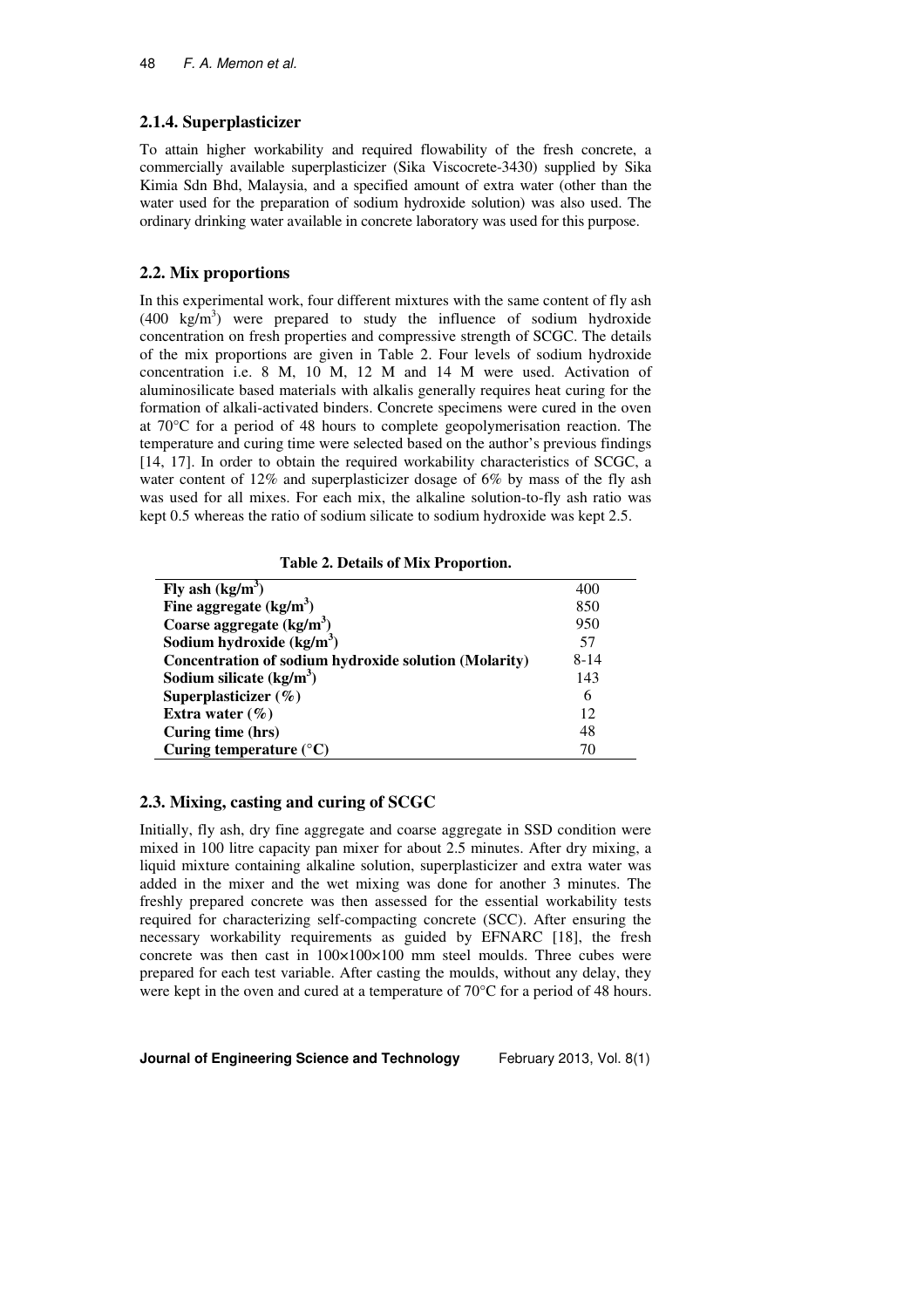At the end of the curing period, moulds were demoulded and test specimens were left to air-dry at room temperature until the day of testing.

## **3. Testing of Specimens**

## **3.1. Fresh properties**

The functional requirements on a fresh SCC are different from those on a vibrated fresh concrete. According to EFNARC [18], a concrete mixture can only be classified as SCC, if the requirements for its three key characteristics viz: filling ability, passing ability, and resistance to segregation are fulfilled. In the present study, the workabilityrelated fresh properties of various SCGC mixes were measured using Slump flow,  $T_{50}$ cm slump flow, V-funnel, L-box and J-Ring test methods. All the tests were performed by following the European guidelines for SCC [18].

## **3.2. Compressive Strength**

Compressive strength is one of the most important parameters of concrete and is considered as the characteristic material value for the classification of concrete. Many researchers have used compressive strengths measurements as a tool to assess the success of geopolymerization process [19]. In this study, compressive strength test was performed on 100×100×100 mm cubical specimens in accordance with BS EN 12390-3:2002 using 2000 KN Digital Compressive & Flexural Testing Machine. The test cube was subjected to a compressive force at the rate of 3.0 kN/s until it failed. At the end of specified oven curing period, a set of three cubes for each test variable were tested at the age of 1, 3, 7 and 28 days.

#### **4. Results and Discussion**

To study the effect of sodium hydroxide concentration on the fresh properties as well as on compressive strength of SCGC, four concrete mixtures  $M_1$  (8M),  $M_2$ (10M),  $M_3(12M)$  and  $M_4(14M)$  were prepared. All the other test parameters were kept constant. The experimental results of various fresh properties and compressive strength test are given in Tables 3 and 4, respectively.

#### **4.1. Effect of sodium hydroxide concentration on fresh properties**

The results of fresh properties of various SCGC mixes containing different proportions of sodium hydroxide are presented in Table 3 and shown in Figs. 1-5. Test results show that concentration variation in sodium hydroxide between 8 M to 14 M had least effect on the fresh properties of SCGC. An increase in the concentration of sodium hydroxide increased the viscosity of the solution. It was observed that concrete mixes containing higher concentration of sodium hydroxide were more cohesive and fluidity and flowability of SCGC mixes was reduced when the proportion of sodium hydroxide was increased. This is in line with the results of the study conducted by konda et al. [20]. Their study indicated that workability of freshly prepared low-calcium fly ash-based geopolymer concrete was decreased with the increase in the concentration of sodium hydroxide from 10 M to 16 M.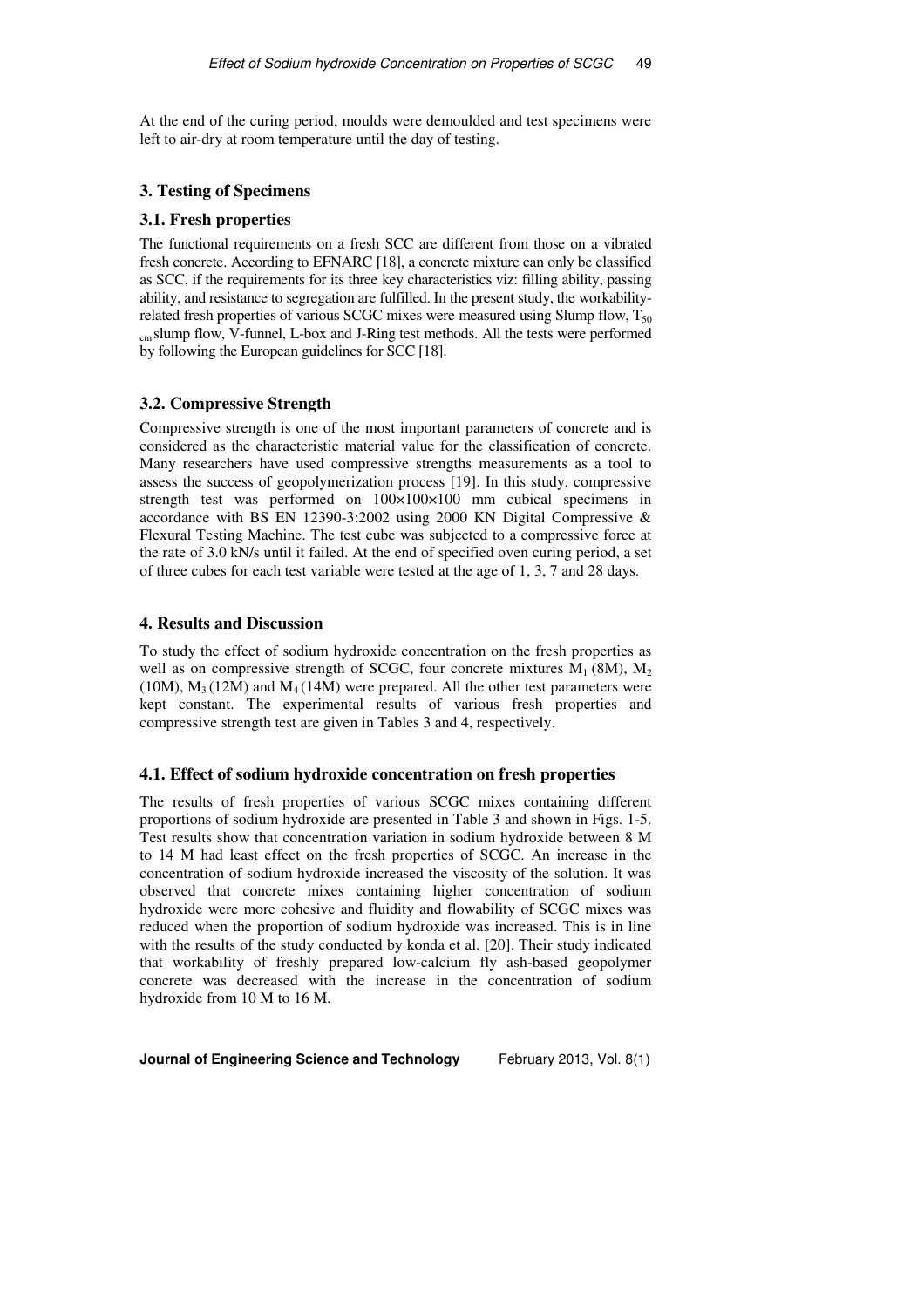| Mix ID                                                | <b>Slump</b><br>flow | $T_{50 \text{ cm}}$<br><b>Slump flow</b> | V-Funnel<br>flow time | L-Box<br>$(H_2/H_1)$ | <b>J-Ring</b><br><b>Blocking step</b> |  |  |
|-------------------------------------------------------|----------------------|------------------------------------------|-----------------------|----------------------|---------------------------------------|--|--|
|                                                       | $(\mathbf{mm})$      | (sec.)                                   | (sec.)                | ratio                | (mm                                   |  |  |
| $M_1(8M)$                                             | 700                  | 4.0                                      | 9.5                   | 0.96                 |                                       |  |  |
| $M2$ (10M)                                            | 690                  | 4.0                                      | 10                    | 0.95                 | 6                                     |  |  |
| $M_3(12M)$                                            | 690                  | 4.5                                      | 10                    | 0.94                 |                                       |  |  |
| $M_4(14M)$                                            | 675                  | 5.0                                      | 12                    | 0.90                 | 9                                     |  |  |
| <b>Acceptance Criteria for SCC as per EFNARC [18]</b> |                      |                                          |                       |                      |                                       |  |  |
| Min.                                                  | 650 mm               | 2 sec.                                   | 6 sec.                | 0.8                  | $0 \text{ mm}$                        |  |  |
| Max.                                                  | $800 \text{ mm}$     | 5 sec.                                   | 12 sec.               | 1.0                  | $10 \text{ mm}$                       |  |  |

**Table 3 3. Fresh Properties.** 

**Table 4. Compressive Strength Test Results Results.** 

|            | <b>Compressive Strength (MPa)</b> |                       |       |      |       |      |           |      |
|------------|-----------------------------------|-----------------------|-------|------|-------|------|-----------|------|
| Mix ID     | 1-Day                             | Std.<br>3-Day<br>Dev. |       | Std. | 7-Day | Std. | $28$ -Day | Std. |
|            |                                   |                       | Dev.  |      | Dev.  |      | Dev.      |      |
| $M_1$ (8M) | 41.45                             | 1.32                  | 42.14 | 1.71 | 43.62 | 1.21 | 44.87     | 1.40 |
| $M2$ (10M) | 45.19                             | 1.07                  | 46.02 | 0.38 | 47.32 | 1.05 | 49.28     | 0.94 |
| $M_3(12M)$ | 47.83                             | 1.35                  | 48.52 | 1.01 | 49.44 | 0.78 | 51.52     | 0.72 |
| $M4$ (14M) | 46.96                             | 1.03                  | 47.64 | 0.82 | 48.98 | 1.19 | 50.46     | 0.73 |

The effect of sodium hydroxide concentration on individual fresh property tests is discussed in the subsequent paragraphs.

#### **4.1.1. Slump flow test**

This is the most commonly used test and gives a good assessment of filling ability. This test was performed to assess the horizontal free flow of fresh concrete. The results of the slump flow test are shown in Fig. 1. All the four mixtures showed almost good flowability and displayed good resistance to segregation. The test results shown in Fig. 1 indicate that the slump flow for all the mixes was within the EFNARC range of 650 650-800 mm [18]. A maximum slump flow value of 700 mm was achieved for a mix having sodium hydroxide molarity as 8 M. With the increase in concentration of sodium hydroxide between 8 M to 14 M, the viscosity of the solution was increased. As a result, the flow of the concrete was decreased.



**Fig. 1. Effect of Sodium Hydroxide Concentration on Slump Flow.**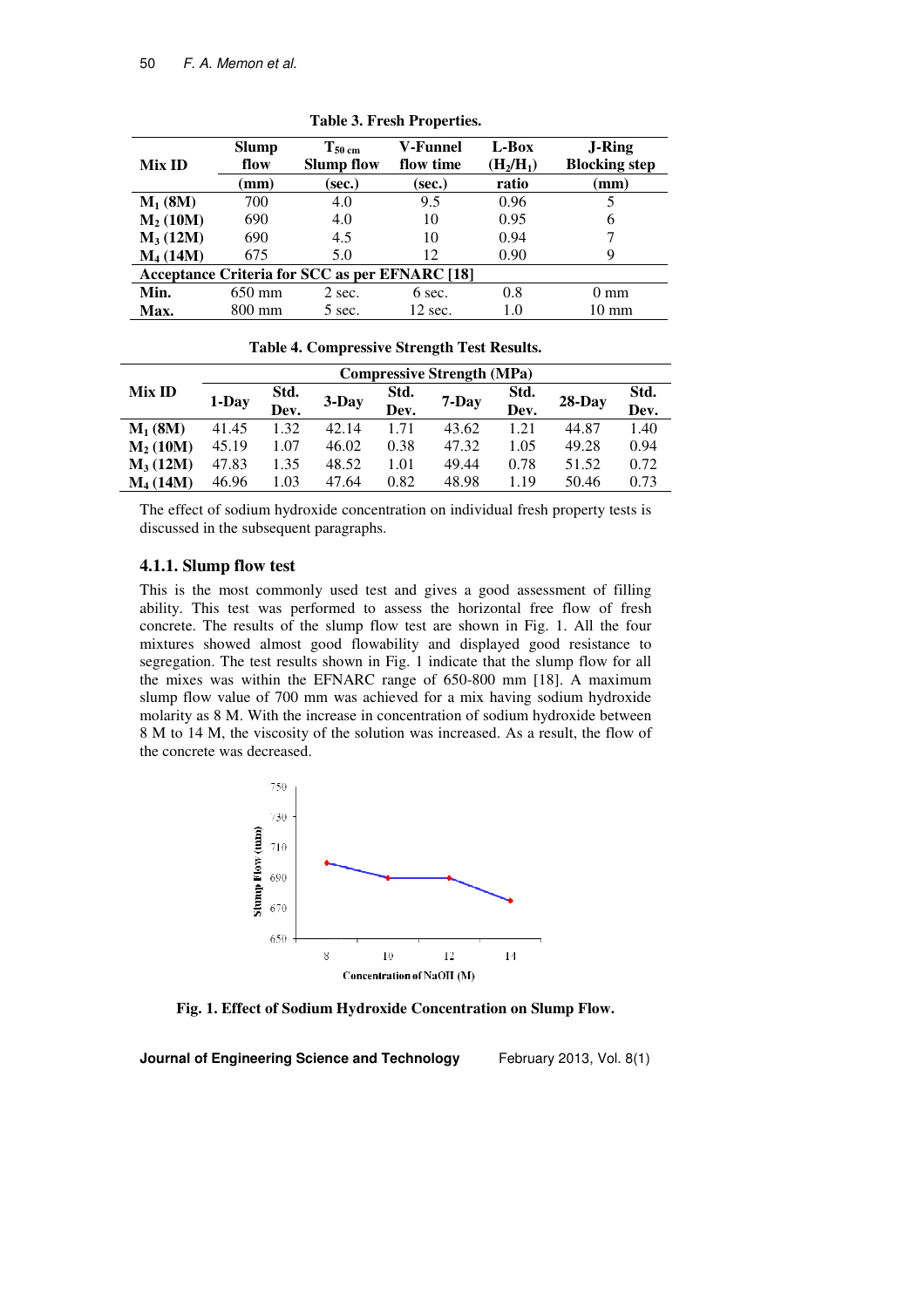## **4.1.2. T50 cm slump flow**

This test gives an indication of the relative viscosity and provides a relative assessment of the unconfined flow rate of the SCC mixture. Figure 2 shows the results of the  $T_{50 \text{ cm}}$  Slump flow. Test results of  $T_{50 \text{ cm}}$  Slump flow shows that all the four mixes qualified the permissible limits (2 (2-5 seconds) given by EFNARC [18]. A lowest slump flow time of 4 seconds was recorded for mixes containing sodium hydroxide molarity as 8 and 10. An increase in the quantity of sodium hydroxide increased the viscosity and reduced the fluidity of concrete which in turn resulted to the increase in  $T_{50}$  time.



**Fig. 2. Effect of Sodium Hydroxide ydroxide Concentration on T50-Slump Flow.** 

## **4.1.3. V-funnel test**

This test is primarily used to measure the filling ability (flowability) of SCC and can also be used to evaluate the ability of concrete to flow through a continuously reducing section without segregation and blocking. To measure the filling ability and assess the segregation resistance of the freshly prepared concrete, all the four mixes with varying concentration of sodium hydroxide were tested by V-funnel test. Figure 3 illustrates the results of the V V-funnel test. Although the results of Vfunnel test for all the mixes were within the permissible limits given by EFNARC [18], however, most of the results remained towards the upper limit of 12 seconds. A minimum flow time of 9.5 seconds was recorded for mix with sodium hydroxide concentration as 8 M. With the increase in concentration of sodium hydroxide, the fluidity and flowability of concrete was decreased. Consequently, the V-funnel flow time was increased.



Fig. 3. Effect of Sodium Hydroxide Concentration on V-Funnel Flow Time.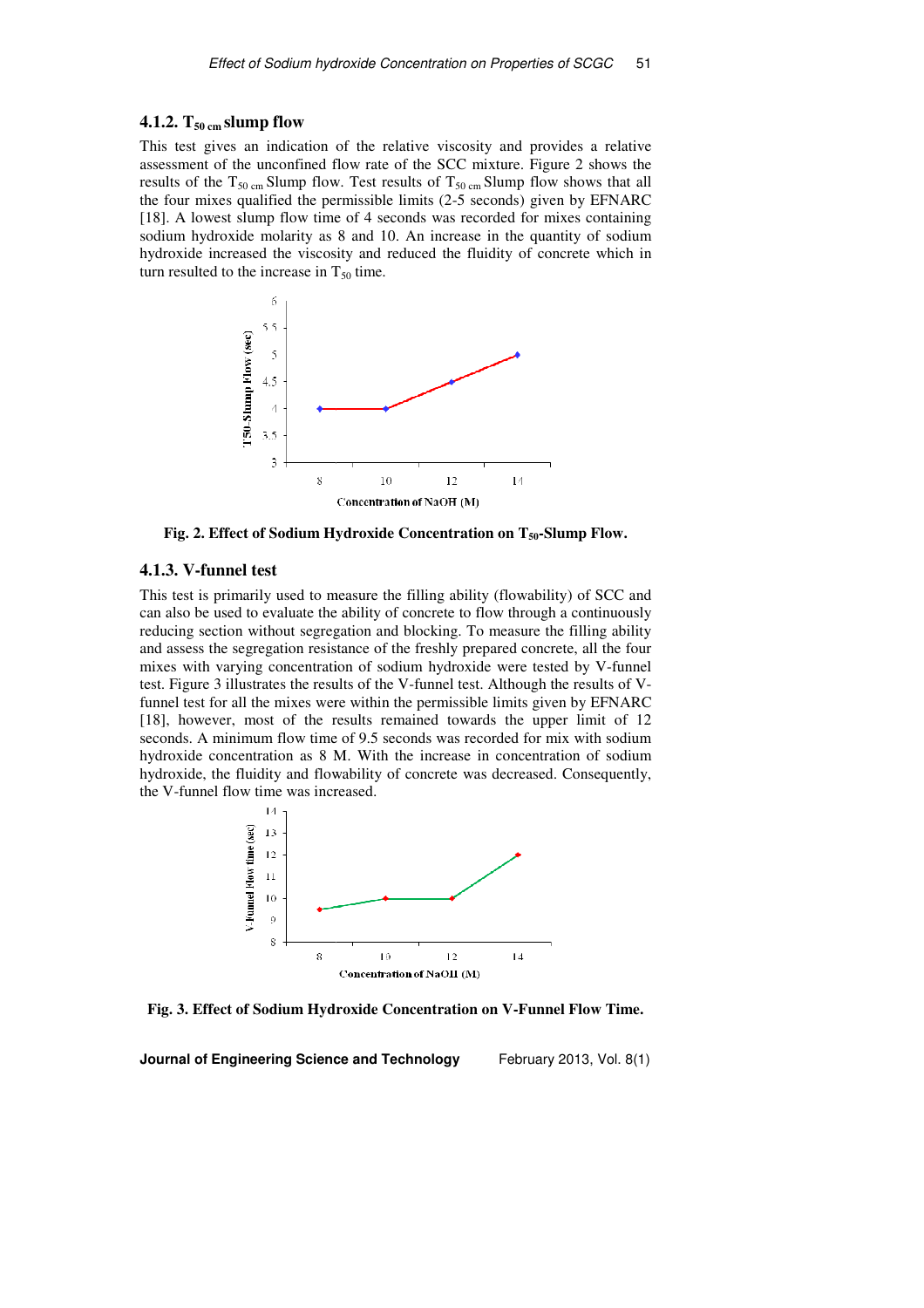#### **4.1.4. L-box test**

This test is used to assess the filling and passing ability of SCC. Figure 4 shows the results of the L-box test. While assessing the fresh concrete for passing ability, the results of the L-box test. While assessing the fresh concrete for passing ability, it was observed that all the four mixes passed through the bars of L-box very easily and no blockage was seen in any of the mixes. Test results indicate that all the four mixes produced desired results and were within the EFNARC range of 0.8-1 [18]. The results of L-box test show that the blocking ratio  $(H_2/H_1)$  was gradually decreased with the increase in the concentration of sodium hydroxide. The same reasons and mechanism mentioned for slump flow and V-funnel test results are also commanding the explanations for the results of L-box test.



**Fig. 4. Effect of Sodium Hydroxide Concentration on L-Box (H<sub>2</sub>/H<sub>1</sub>) Ratio.** 

## **4.1.5. J-ring test**

This test is used to determine the passing ability of the SCC. Figure 5 shows the results of the J-Ring test. The results of the quantitative measurements and visual observations showed that all the four mixes had good passing ability and the J J-Ring value for all the mixes was within the permissible limits of 0 0-10 mm given by EFNARC [18]. A lowest value of 5 mm was achieved for the mix containing 8M sodium hydroxide concentration. With the increase in concentration of sodium hydroxide, the flowability and passing ability of fresh concrete was reduced. As a result, J-Ring value was also increased.



**Fig. 5. Effect of Sodium H Hydroxide Concentration on J-Ring Value.**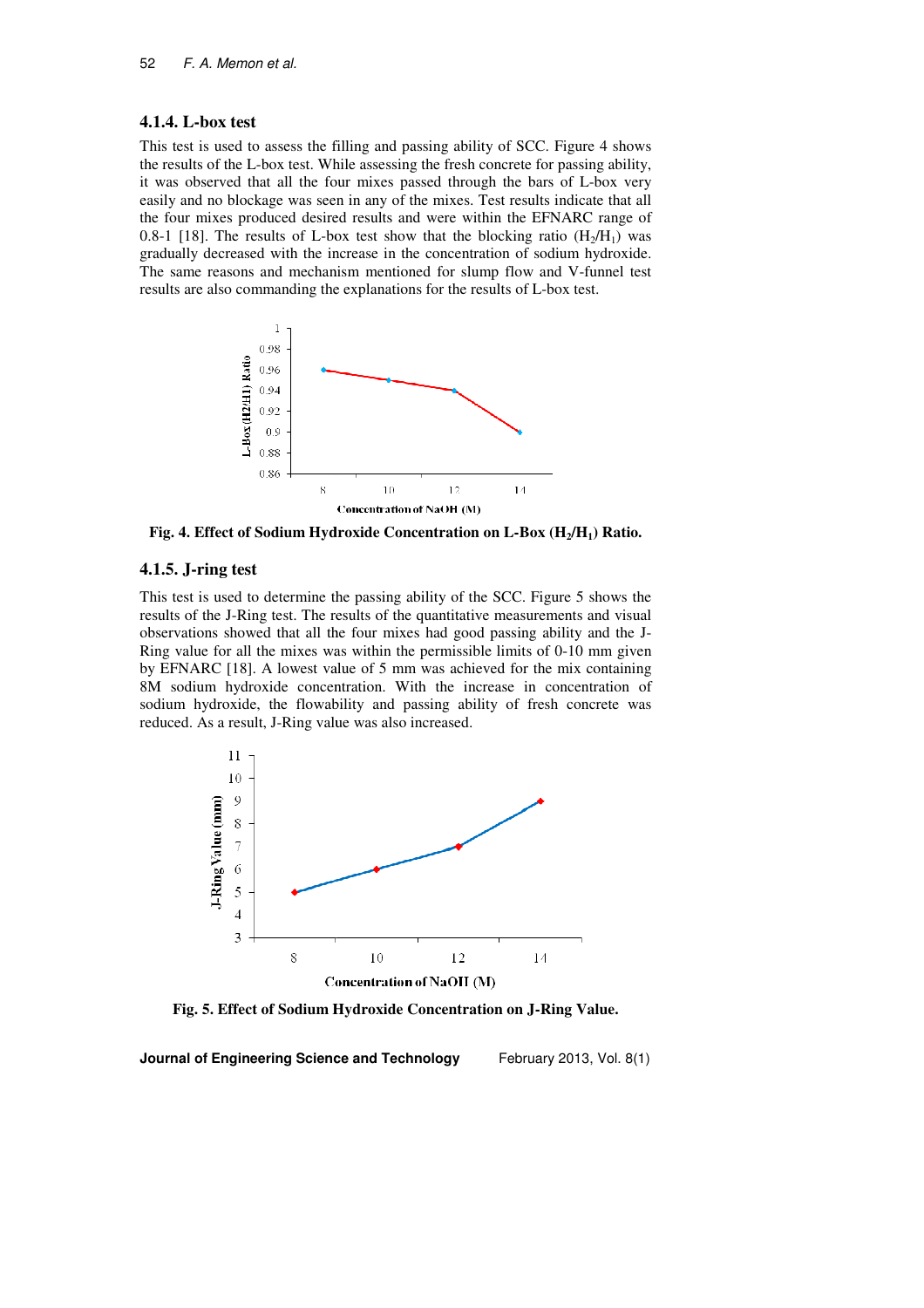#### **4.2. Effect of sodium hydroxide concentration on compressive strength**

In geopolymer synthesis, concentration of sodium hydroxide significantly affects both the compressive strength and micro structure of geopolymers [21]. The sodium hydroxide concentration in the aqueous phase of the geopolymeric system acts on the dissolution process, as well as on the bonding of solid particles in the final structure [22]. The use of high concentration of sodium hydroxide leads to greater dissolution of the initial solid materials and increases geopolymerization reaction and hence higher compressive strength is achieved [23].

Figure 6 illustrates the effect of sodium hydroxide concentration on the compressive strength of concrete. The test results shown in Fig. 6 demonstrate that the compressive strength of SCGC increases with the increase in the concentration of sodium hydroxide. Compressive strength of concrete specimens increases as sodium hydroxide concentration in the aqueous phase increases from 8 to 12 M; however, it decreases with the further increase in sodium hydroxide concentration. It is accepted that an increase in alkali concentration enhanced geopolymerization process resulting to an increase in the compressive strength of SCGC. However, excess hydroxide ion concentration caused aluminosilicate gel precipitation at the very early stages, and subsequent geopolymerization was hindered, resulting in lower strength [24]. This is in line with the results of the study conducted by Alonso and Palomo [25]. Their study indicated that when activator concentration increased above 10 M, a lower rate of polymer formation was produced resulting in the decrease of mechanical strength.

Similar pattern of results is reported by Mustafa et al. [26], who investigated the effect of six different concentration of sodium hydroxide (6M, 8M, 10M, 12M, 14M, 16M) on fly ash-based geopolymer paste. The test samples were cured at 70°C for a period of 24 hours. The authors have reported that test specimens with sodium hydroxide concentration of 12 M produced maximum compressive strength. However, Hardjito et al. [12] have reported that alkaline concentration was proportionate to the compressive strength of geopolymer mortar. They have stated that higher concentration of sodium hydroxide solution resulted in a higher compressive strength of samples.



**Fig. 6. Effect of Sodium Hydroxide Concentration on Compressive Strength.**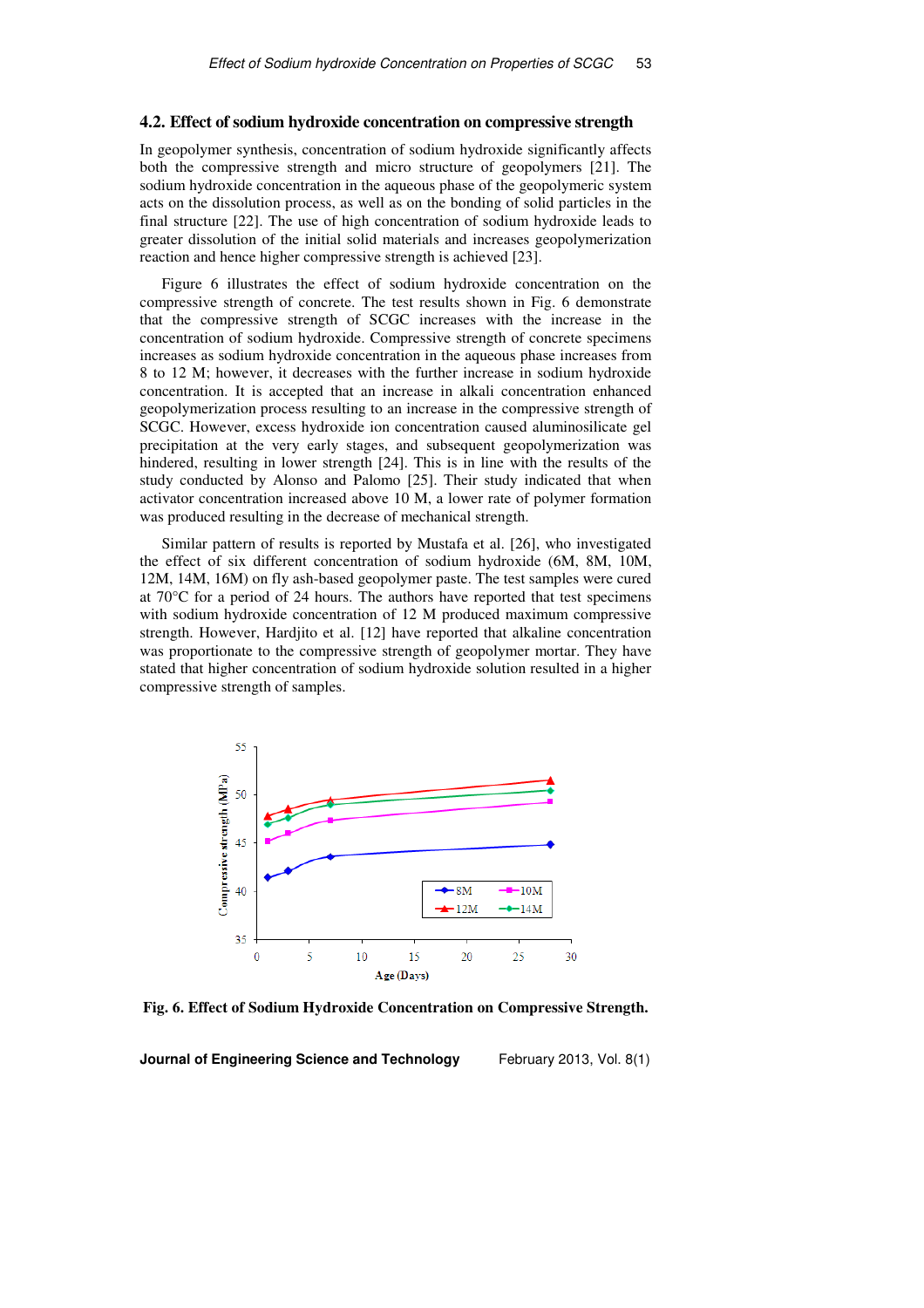## **4. Conclusions**

In this experimental work, the effect of sodium hydroxide concentration on fresh properties and compressive strength of fly ash-based SCGC was investigated. The results of the quantitative measurements and visual observations showed that concentration variation in sodium hydroxide had least effect on the fresh properties of SCGC. Addition of sodium hydroxide from 8 M to 14 M in various SCGC mixes resulted in only 3.6% reduction in the slump flow (from 700 mm to 675mm). An increase in the concentration of sodium hydroxide from 8 M to 14 M, although increased the viscosity and cohesiveness of concrete and reduced the fluidity and flowability of various SCGC mixes, nevertheless, all the four concrete mixes still met the requirements of SCC suggested by EFNARC. In contrast, the concentration of sodium hydroxide was found to have a substantial effect on the compressive strength of SCGC. Based on the test results reported here, it can be concluded that the increased sodium hydroxide concentration in the aqueous phase would have positive, as well as negative effects on the mechanical properties of the SCGC. A higher concentration of sodium hydroxide in the aqueous phase proved to have positive effect on geopolymerization process and this is revealed by the improved compressive strength of SCGC. However, an increase in the sodium hydroxide concentrations beyond 12 M caused negative effect on the geopolymerization resulting in lower the compressive strength of SCGC.

Test results indicated that compressive strength of SCGC is not a monotonous function of sodium hydroxide concentration. Compressive strength of SCGC increased as sodium hydroxide concentration in the aqueous phase was increased from 8 to 12 M. Further increase of sodium hydroxide concentration decreased the compressive strength of SCGC. At 28-day, mixture  $M_1$  (8M) achieved a compressive strength of 44.87 MPa, whereas mixtures  $M_2$  (10M),  $M_3$  (12M) and M4 (14M) achieved a compressive strength of 49.28, 51.52, and 50.46 MPa, respectively; an increase of 9.8%, 14.8% and 12.4% in comparison with the strength of mixture  $M_1$  (8M).

### **Acknowledgement**

The authors would like to acknowledge Universiti Teknologi PETRONAS, Malaysia and MOSTI (Research grant 06-02-02-SF0052) for providing the financial support and research facilities.

## **References**

- 1. Davidovits, J. (1999). Chemistry of geopolymeric systems, terminology. *Proceeding of Geopolymer '99 International Conference,* Saint-Quentin, France.
- 2. Rangan, B.V. (2008). Fly ash-based geopolymer concrete. *Research Report GC 4,* Faculty of Engineering, Curtin University of Technology, Perth, Australia.
- 3. Wallah, S.E.; and Rangan, B.V. (2006). Low-calcium fly ash-based geopolymer concrete: Long-term properties. *Research Report GC-2,* Faculty of Engineering, Curtin University of Technology, Perth, Australia.
- 4. Palomo, A.; Grutzeck, M.W.; Blanco, M.T. (1999). Alkali-activated fly ashes – A cement for the future. *Cement and Concrete Research*, 29(8), 1323-1329.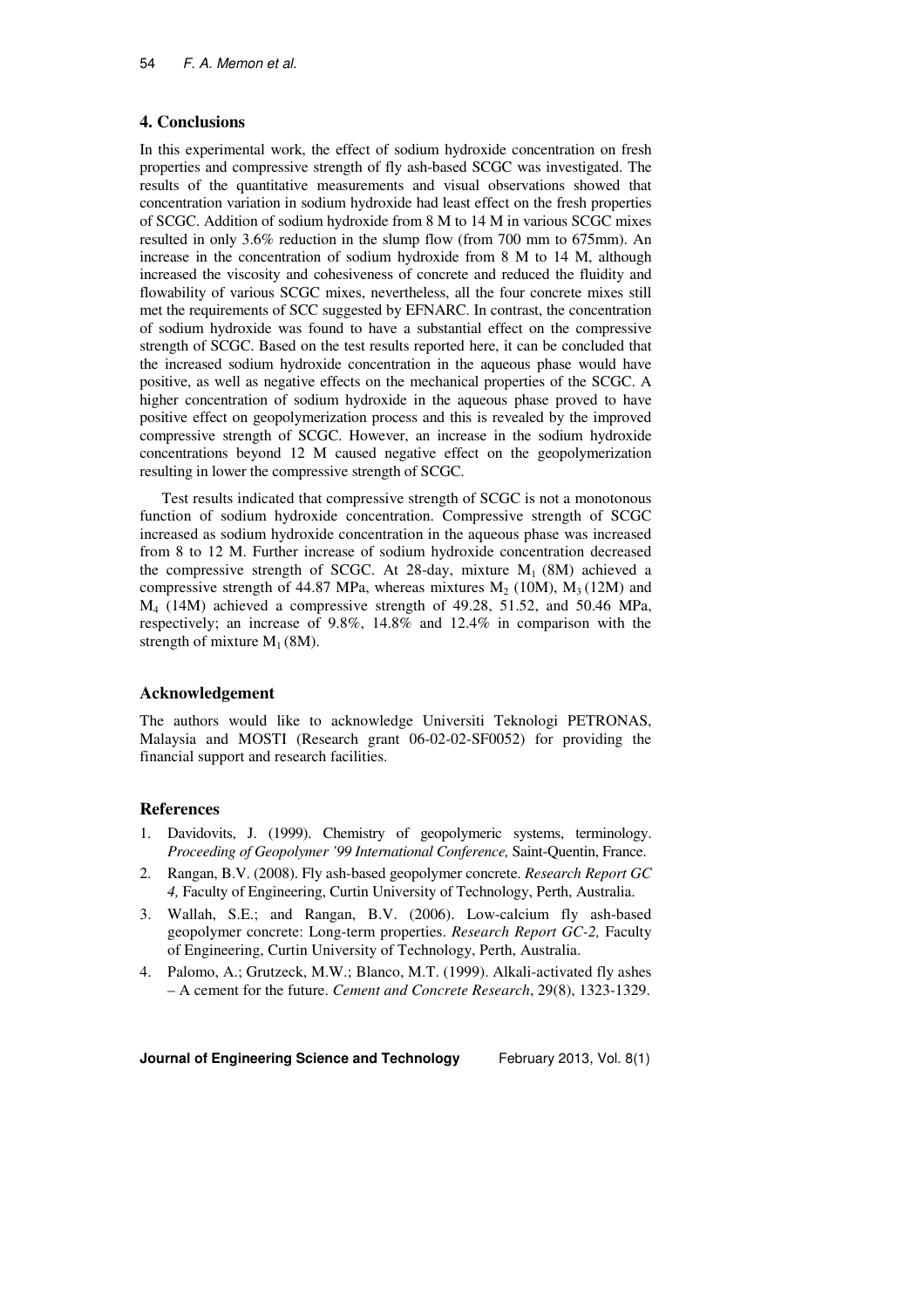- 5. Xu, H.; van Deventer, J.S.J. (2002). Geopolymerisation of multiple minerals. *Minerals Engineering*, 15(12), 1131-1139.
- 6. Barbosa, V.F.F.; MacKenzie, K.J.D.; Thaumaturgo, C. (2000). Synthesis and characterisation of materials based on inorganic polymers of alumina and silica: Sodium polysialate polymers. *International Journal of Inorganic Materials,* 2(4), 309-317.
- 7. Xu, H.; Van Deventer, J.S.J. (2000). The geopolymerisation of aluminosilicate minerals. *International Journal of Mineral Processing,* 59(3), 247-266.
- 8. Fernandez-Jimenez, A.; Palomo, A.; and Criado, M. (2005). Microstructure development of alkali-activated fly ash cement: A descriptive model. *Cement and Concrete Research,* 35(6), 1204-1209.
- 9. Hardjito, D.; Wallah, S.E.; Sumajouw, D.M.J.; Rangan, B.V. (2004). On the development of fly ash-based geopolymer concrete. *ACI Materials Journal,*  101(6), 467-472.
- 10. Puertas, F.; Martinez-Ramirez, S.; Alonso, S.; Vazquez, T. (2000). Alkaliactivated fly ash/slag cements: Strength behaviour and hydration products. *Cement and Concrete Research,* 30(10), 1625-1632.
- 11. Gasteiger, H.A.; Frederick, W.J.; and Streisel, R.C. (1992). Solubility of aluminosilicates in alkaline solutions and a thermodynamic equilibrium model. *Industrial & Engineering Chemistry Research,* 31(4), 1183-1190.
- 12. Hardjito, D.; Cheak, C.C.; Lee, I.C.H. (2008). Strength and setting times of low calcium fly ash-based geopolymer mortar. *Modern Applied Science*, 2(4), 3-11.
- 13. Hongling, Wang.; Haihong, Li.; Fengyuan, Yan. (2005). Synthesis and mechanical properties of metakaolinite-based geopolymer. *Colloids and Surfaces A: Physicochemical and Engineering Aspects,* 268, 1-6.
- 14. Memon, F.A.; Nuruddin, M.F.; Shafiq, N. (2011). Compressive strength and workability characteristics of low-calcium fly ash-based self-compacting geopolymer concrete. *International Journal of Civil and Environmental Engineering,* 3(2), 72-78.
- 15. Rattanasak, U.; Chindaprasirt, P. (2009). Influence of NaOH solution on the synthesis of fly ash geopolymer, *Minerals Engineering*, 22, 1073-1078.
- 16. Hardjito, D.; and Rangan, B.V. (2005). Development and properties of low calcium fly ash based geopolymer concrete, *Research Report GC* 1, Faculty of Engineering, Curtin University of Technology, Perth, Australia
- 17. Memon, F.A.; Nuruddin, M.F.; Samuel, D. and Shafiq, N. (2011). Effect of curing conditions on strength of fly ash-based self-compacting geopolymer concrete. *International Journal of Civil and Environmental Engineering,* 3(3), 183-186.
- 18. EFNARC. (2002). Specification and Guidelines for Self-compacting Concrete.
- 19. Komnitas, K.; Zaharaki, D. (2007). Geopolymerisation: a review and prospects for the minerals industry, *Mineral Engineering*, 20, 1261-1277.
- 20. Siva Konda Reddy, B.; Varaprasad, J.; and Naveen Kumar Reddy, K. (2010). Strength and workability of low lime fly-ash based geopolymer concrete. *Indian Journal of Science and Technology*, 3(12), 1188-1189.